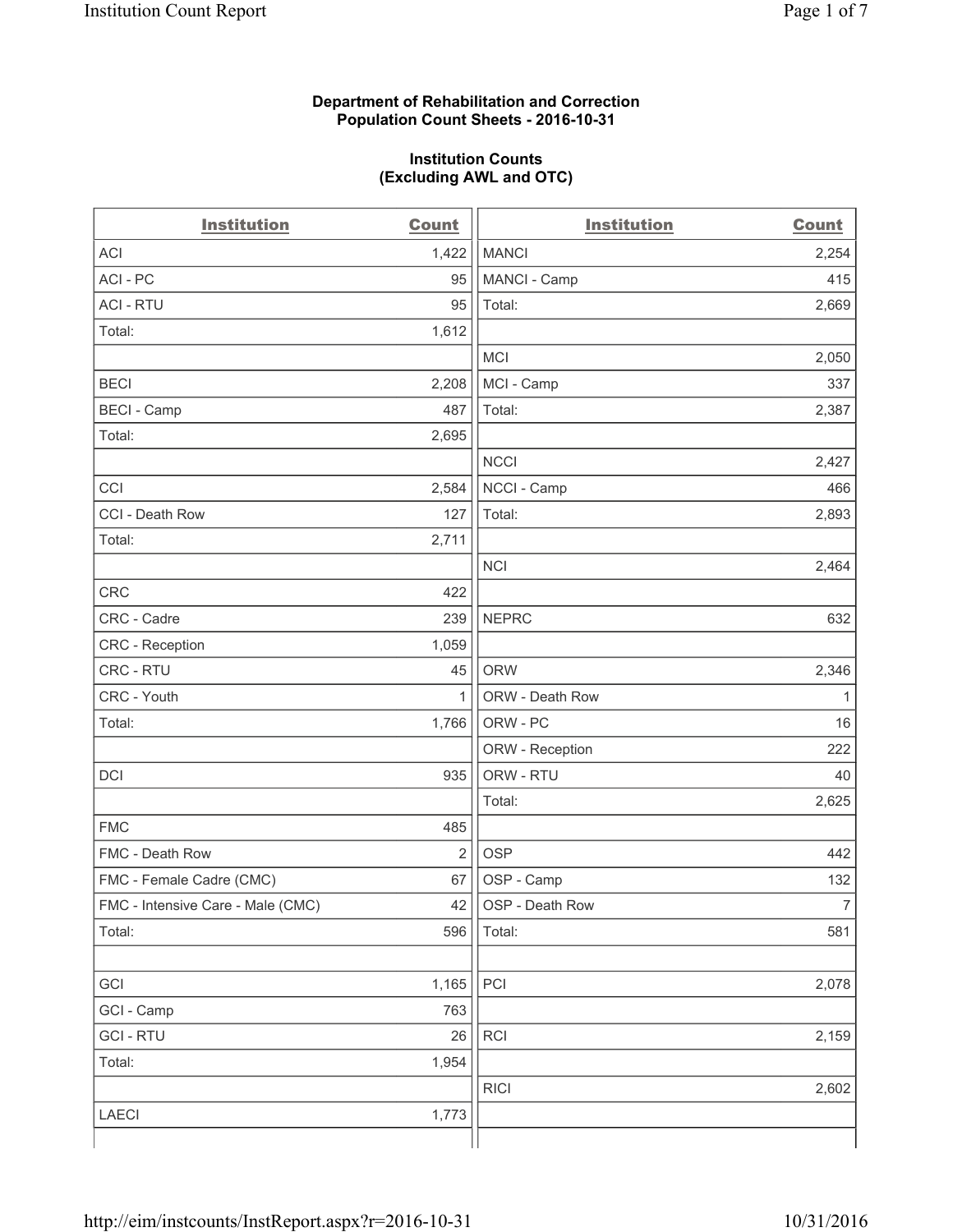|                          |       | SCI            |                          | 2,011  |
|--------------------------|-------|----------------|--------------------------|--------|
| LECI                     | 2,100 |                |                          |        |
| LECI - Camp              | 193   | SOCF           |                          | 1,186  |
| Total:                   | 2,293 | SOCF - RTU     |                          | 58     |
|                          |       | Total:         |                          | 1,244  |
| LOCI                     | 2,262 |                |                          |        |
|                          |       | <b>TCI</b>     |                          | 1,102  |
| LORCI                    | 265   | TCI - Camp     |                          | 447    |
| LORCI - Cadre            | 155   | Total:         |                          | 1,549  |
| <b>LORCI - Reception</b> | 1,218 |                |                          |        |
| Total:                   | 1,638 | <b>TOCI</b>    |                          | 1,090  |
|                          |       | TOCI - PC      |                          | 95     |
| <b>MACI</b>              | 1,008 | Total:         |                          | 1,185  |
| MACI - Minimum           | 1,285 |                |                          |        |
| Total:                   | 2,293 | <b>WCI</b>     |                          | 1,160  |
|                          |       | <b>WCI-RTU</b> |                          | 92     |
|                          |       | Total:         |                          | 1,252  |
|                          |       |                |                          |        |
|                          |       |                | <b>Total Population:</b> | 50,859 |

\* The Total Population includes 30 Offenders with Reason Codes 30 & 31. \*\* The Total Population includes 36 Offenders with Reason Code 0A.

# **Male Population by Security Level (Include AWL and Exclude OTC)**

| <b>Security Level</b>  |                   | <b>Body</b> | <b>AWL</b> | $(-OTC)$ | <b>Total</b> |
|------------------------|-------------------|-------------|------------|----------|--------------|
| Total Level 5          |                   | 106         |            |          | 106          |
| Total Level 4          |                   | 1,938       | 29         | 20       | 1,947        |
| Total Level 3          |                   | 12,016      | 186        | 148      | 12,054       |
| Total Level 2          |                   | 16,506      | 245        | 172      | 16,579       |
| Total Level 1          |                   | 15,804      | 180        | 85       | 15,899       |
| <b>Total Death Row</b> |                   | 137         | 4          | 0        | 138          |
|                        | <b>Total Male</b> | 46,507      | 642        | 426      | 46,723       |

#### **Female Population by Institution (Include AWL and Exclude OTC)**

| <b>Institution</b>       | <b>Body</b> | <b>AWL</b> | $(-OTC)$ | <b>Total</b> |
|--------------------------|-------------|------------|----------|--------------|
| <b>DCI</b>               | 935         | 10         | 9        | 936          |
| <b>FMC</b>               | 22          |            |          | 23           |
| FMC - Female Cadre (CMC) | 67          |            | 4        | 67           |
| <b>NEPRC</b>             | 631         | 19         |          | 643          |
| <b>ORW</b>               | 2,346       | 44         | 28       | 2,362        |
|                          |             |            |          |              |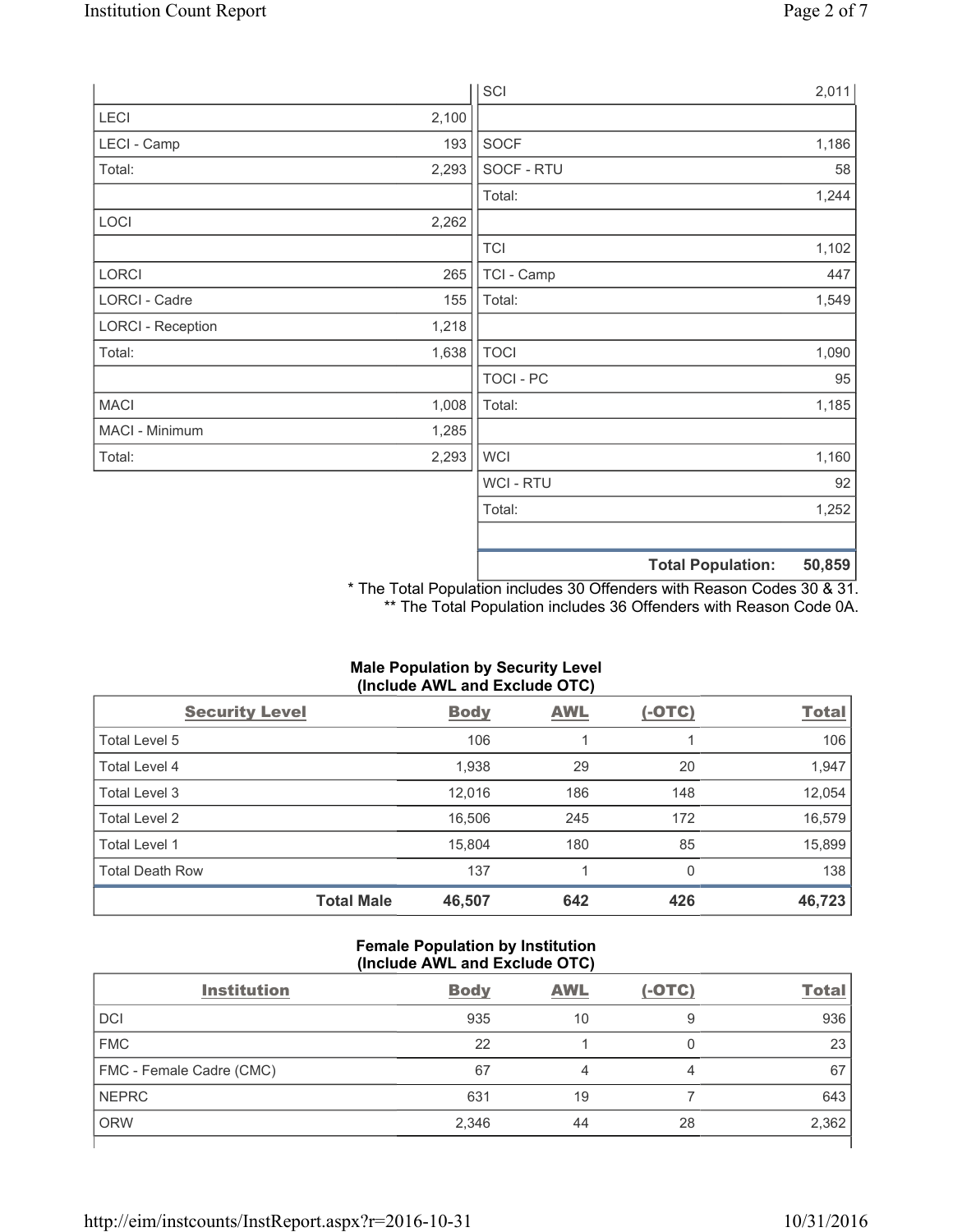| <b>ORW - Death Row</b> |                          |        | 0   |     |        |
|------------------------|--------------------------|--------|-----|-----|--------|
| ORW - PC               |                          | 16     | 0   |     | 16     |
| ORW - Reception        |                          | 222    | 2   |     | 224    |
| ORW - RTU              |                          | 40     |     |     | 41     |
|                        | <b>Total Female</b>      | 4,280  | 81  | 48  | 4,313  |
|                        |                          | 50,787 | 723 | 474 | 51,036 |
|                        | <b>Total Population:</b> |        |     |     |        |

#### **Male Population by Institution: Security Level 5 (Include AWL and Exclude OTC)**

|                   | <b>Institution</b>   | <b>Body</b> | <b>AWL</b> | $(-OTC)$ | <b>Total</b> |
|-------------------|----------------------|-------------|------------|----------|--------------|
| <b>OSP</b>        |                      | 103         |            |          | 103          |
| <b>SOCF</b>       |                      |             |            |          |              |
| <b>SOCF - RTU</b> |                      |             |            |          |              |
|                   | <b>Total Level 5</b> | 106         |            |          | 106          |

# **Male Population by Institution: Security Level 4 (Include AWL and Exclude OTC)**

| <b>Institution</b>         | <b>Body</b>      | <b>AWL</b>          | $(-OTC)$            | <b>Total</b>              |
|----------------------------|------------------|---------------------|---------------------|---------------------------|
| $\boldsymbol{\mathsf{AC}}$ | $\overline{2}$   | $\mathsf{O}\xspace$ | $\mathsf 0$         | $\sqrt{2}$                |
| CCI                        | $\overline{4}$   | $\mathsf{O}\xspace$ | $\mathsf 0$         | $\overline{4}$            |
| CRC                        | 12               | $\mathsf{O}\xspace$ | $\mathsf{O}\xspace$ | 12                        |
| CRC - Reception            | $\overline{4}$   | $\mathsf{O}\xspace$ | $\mathsf{O}\xspace$ | $\overline{4}$            |
| <b>LECI</b>                | 14               | $\mathsf{O}\xspace$ | $\mathsf{O}\xspace$ | 14                        |
| LOCI                       | $\sqrt{3}$       | $\mathsf{O}\xspace$ | $\mathsf 0$         | $\sqrt{3}$                |
| LORCI                      | $\boldsymbol{9}$ | $\overline{2}$      | $\overline{2}$      | $\boldsymbol{9}$          |
| <b>LORCI - Reception</b>   | $\sqrt{3}$       | $\mathsf{O}\xspace$ | $\mathsf{O}\xspace$ | $\ensuremath{\mathsf{3}}$ |
| <b>MACI</b>                | 1                | $\mathsf{O}\xspace$ | $\mathsf 0$         | $\mathbf{1}$              |
| <b>MANCI</b>               | 33               | $\mathsf{O}\xspace$ | $\mathsf{O}\xspace$ | 33                        |
| <b>NCCI</b>                | $10$             | $\mathsf{O}\xspace$ | $\mathsf 0$         | $10$                      |
| <b>NCI</b>                 | $\mathfrak{S}$   | $\mathbf{1}$        | $\mathbf{1}$        | $\sqrt{3}$                |
| <b>OSP</b>                 | 336              | $\overline{7}$      | 7                   | 336                       |
| RCI                        | 27               | $\mathbf 1$         | $\mathsf{O}\xspace$ | 28                        |
| <b>RICI</b>                | $\overline{2}$   | $\mathbf 0$         | $\mathsf 0$         | $\sqrt{2}$                |
| SCI                        | $6\,$            | $\mathbf 0$         | $\mathbf 0$         | $\,6\,$                   |
| SOCF                       | 1,170            | $\boldsymbol{9}$    | $\,6\,$             | 1,173                     |
| SOCF - RTU                 | 52               | $\mathsf{O}\xspace$ | $\mathsf{O}\xspace$ | 52                        |
| <b>TCI</b>                 | $6\phantom{1}$   | $\mathbf 0$         | $\mathbf 0$         | $\,6\,$                   |
| <b>TOCI</b>                | 206              | $\,8\,$             | $\mathfrak{S}$      | 211                       |
| TOCI - PC                  | 13               | $\mathbf 0$         | $\mathsf{O}\xspace$ | 13                        |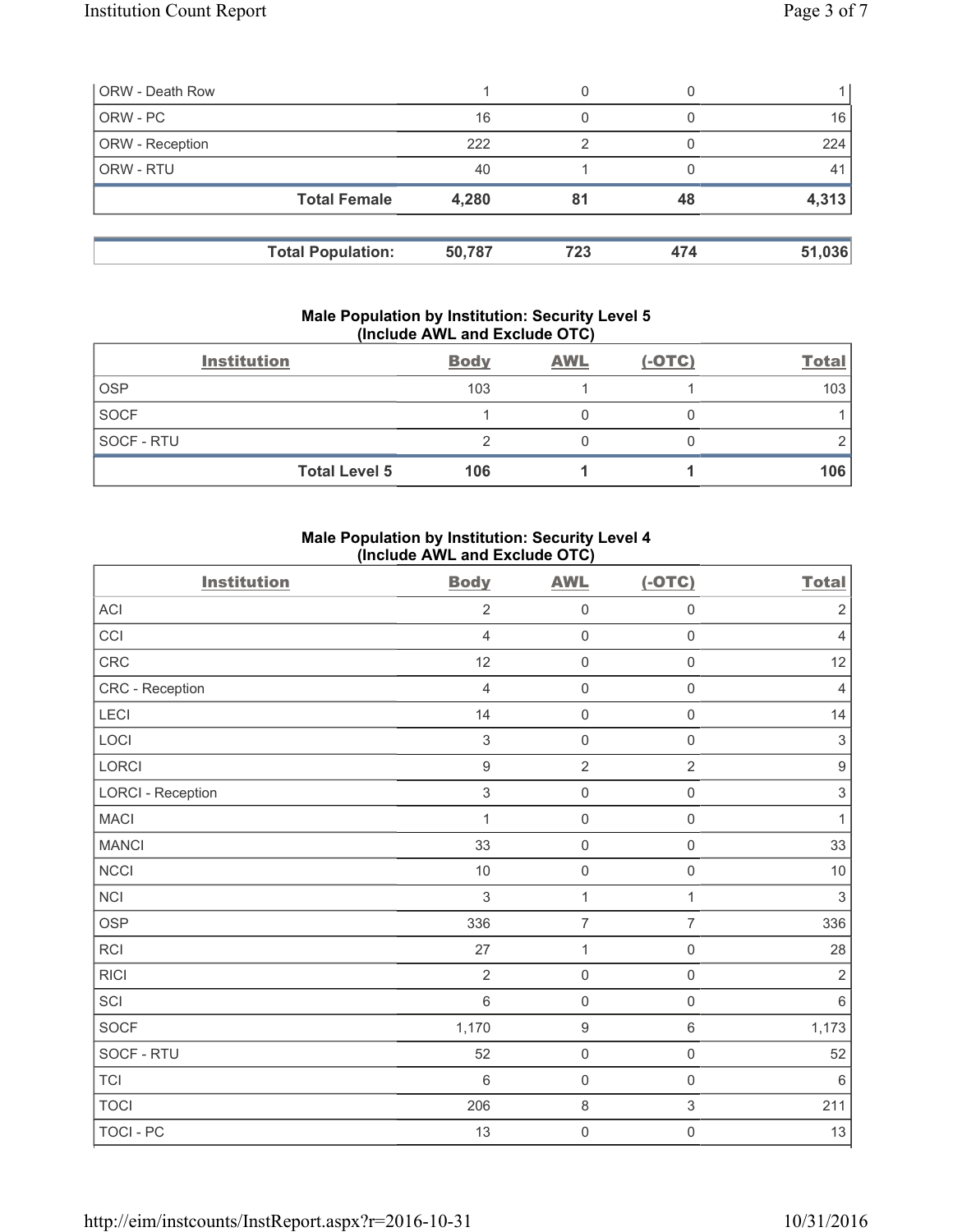| <b>WCI</b>     |                               |    |    | $\rightarrow$ |
|----------------|-------------------------------|----|----|---------------|
| <b>WCI-RTU</b> |                               |    |    | ັ             |
|                | <b>Total Level 4</b><br>1,938 | 29 | 20 | 1,947         |

# **Male Population by Institution: Security Level 3 (Include AWL and Exclude OTC)**

| <b>Institution</b>                | <b>Body</b>             | <b>AWL</b>          | $(-OTC)$            | <b>Total</b>   |
|-----------------------------------|-------------------------|---------------------|---------------------|----------------|
| <b>ACI</b>                        | 27                      | $\mathsf{O}\xspace$ | $\mathsf{O}\xspace$ | 27             |
| <b>ACI - RTU</b>                  | 1                       | $\mathsf{O}\xspace$ | $\mathsf{O}\xspace$ | 1              |
| <b>BECI</b>                       | 5                       | $\mathsf{O}\xspace$ | $\mathbf 0$         | $\sqrt{5}$     |
| CCI                               | $\overline{2}$          | $\mathsf{O}\xspace$ | $\mathsf{O}\xspace$ | $\overline{2}$ |
| <b>CRC</b>                        | 93                      | 10                  | $\boldsymbol{9}$    | 94             |
| CRC - Cadre                       | 164                     | $\mathsf{O}\xspace$ | $\mathsf{O}\xspace$ | 164            |
| CRC - Reception                   | 707                     | 20                  | 12                  | 715            |
| CRC - RTU                         | 44                      | $\mathsf{O}\xspace$ | $\mathbf 0$         | 44             |
| CRC - Youth                       | $\mathbf{1}$            | $\mathsf{O}\xspace$ | $\mathbf 0$         | $\mathbf 1$    |
| <b>FMC</b>                        | 6                       | $\mathsf{O}\xspace$ | $\mathbf 0$         | $\,6$          |
| FMC - Intensive Care - Male (CMC) | $\sqrt{2}$              | $\mathsf 0$         | $\mathsf{O}\xspace$ | $\mathbf 2$    |
| GCI                               | $\mathbf{1}$            | $\mathbf{1}$        | $\mathbf 0$         | $\sqrt{2}$     |
| <b>LAECI</b>                      | 3                       | $\mathbf 0$         | $\mathsf{O}\xspace$ | $\mathsf 3$    |
| LECI                              | 1,969                   | 11                  | 10                  | 1,970          |
| LOCI                              | $\mathbf{1}$            | $\mathsf{O}\xspace$ | $\mathbf 0$         | 1              |
| LORCI                             | 88                      | 38                  | 31                  | 95             |
| LORCI - Cadre                     | 101                     | $\mathsf{O}\xspace$ | $\mathbf 0$         | 101            |
| <b>LORCI - Reception</b>          | 793                     | $\,$ 6 $\,$         | $\,$ 5 $\,$         | 794            |
| <b>MACI</b>                       | 945                     | 10                  | $\mathsf g$         | 946            |
| <b>MANCI</b>                      | 2,147                   | 26                  | 23                  | 2,150          |
| <b>NCCI</b>                       | 4                       | $\mathbf{1}$        | $\mathbf{1}$        | 4              |
| NCI                               | 4                       | $\mathsf{O}\xspace$ | $\mathbf 0$         | 4              |
| PCI                               | 31                      | 3                   | $\mathsf{O}\xspace$ | 34             |
| RCI                               | 1,856                   | 28                  | 21                  | 1,863          |
| <b>RICI</b>                       | $\overline{\mathbf{c}}$ | $\mathbf 0$         | $\mathbf 0$         | $\sqrt{2}$     |
| $\ensuremath{\mathsf{SCI}}$       | $\mathbf{1}$            | $\mathbf 0$         | $\mathbf 0$         | $\mathbf{1}$   |
| <b>SOCF</b>                       | 14                      | $\mathsf 0$         | $\mathsf{O}\xspace$ | 14             |
| SOCF - RTU                        | $\overline{4}$          | $\mathsf 0$         | $\mathsf{O}\xspace$ | $\overline{4}$ |
| <b>TCI</b>                        | 1,028                   | 13                  | $\boldsymbol{9}$    | 1,032          |
| TCI - Camp                        | $\sqrt{2}$              | $\mathsf{O}\xspace$ | $\mathbf 0$         | $\sqrt{2}$     |
| <b>TOCI</b>                       | 741                     | $\mathsf g$         | $\boldsymbol{9}$    | 741            |
| <b>TOCI - PC</b>                  | 82                      | $\mathsf 0$         | $\mathsf{O}\xspace$ | 82             |
| <b>WCI</b>                        | 1,067                   | $10$                | $\boldsymbol{9}$    | 1,068          |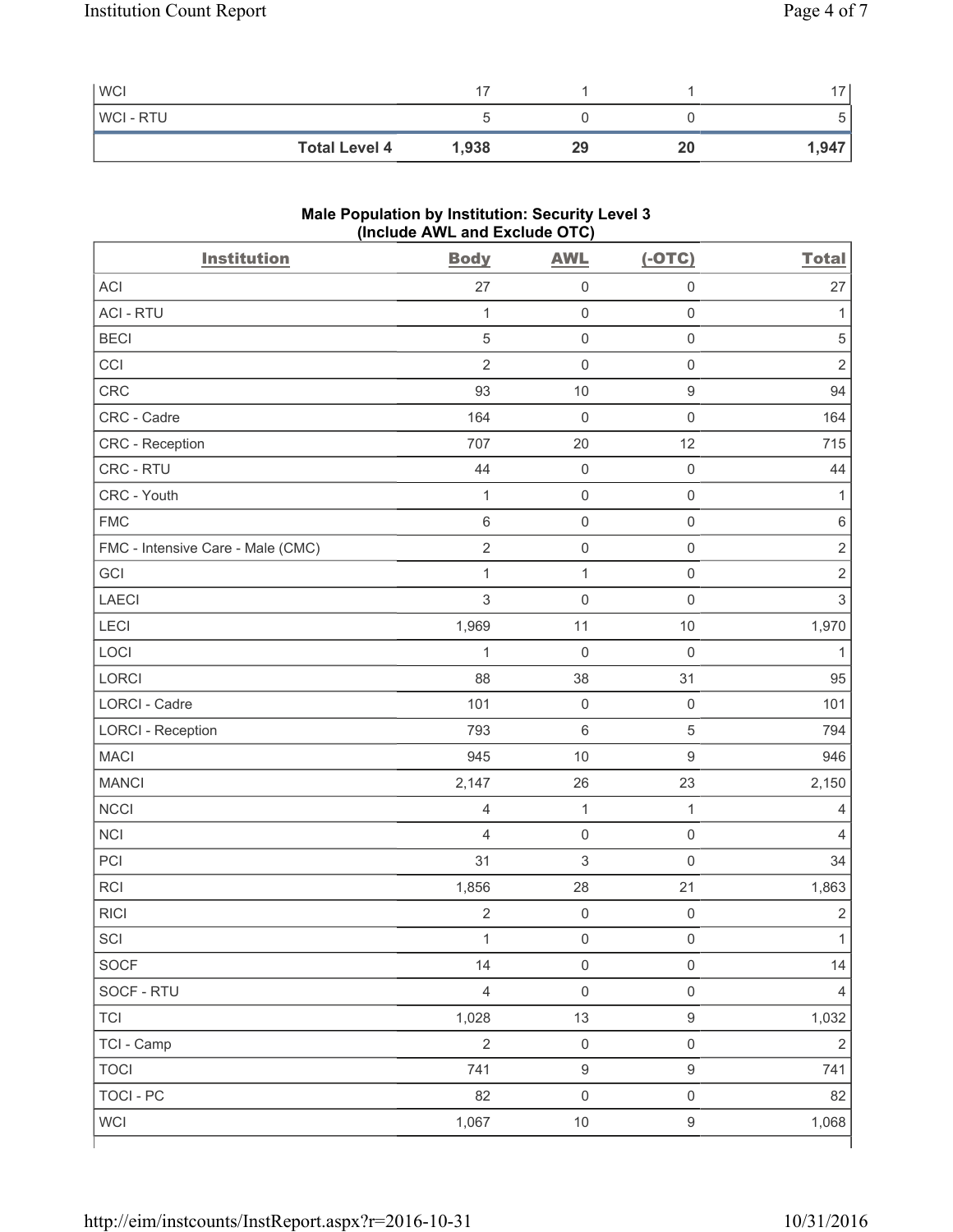| <b>WCI-RTU</b> |                      | 80     |     |     | 80     |
|----------------|----------------------|--------|-----|-----|--------|
|                | <b>Total Level 3</b> | 12,016 | 186 | 148 | 12,054 |

| <b>Institution</b>                | $(III$ CIUDE AVE and EXCIUDE $O(O)$<br><b>Body</b> | <b>AWL</b>                | $(-OTC)$            | <b>Total</b>   |
|-----------------------------------|----------------------------------------------------|---------------------------|---------------------|----------------|
| ACI                               | 715                                                | $\,$ 5 $\,$               | 5                   | 715            |
| ACI-PC                            | 94                                                 | $\mathsf{O}\xspace$       | $\mathsf 0$         | 94             |
| <b>ACI - RTU</b>                  | 64                                                 | $\mathsf{O}\xspace$       | $\mathbf 0$         | 64             |
| <b>BECI</b>                       | 1,409                                              | 18                        | 11                  | 1,416          |
| CCI                               | 1,820                                              | 16                        | 11                  | 1,825          |
| CRC                               | 152                                                | $\,$ 5 $\,$               | $\sqrt{2}$          | 155            |
| CRC - Cadre                       | 75                                                 | $\mathsf{O}\xspace$       | $\mathsf{O}\xspace$ | 75             |
| CRC - Reception                   | 213                                                | $\,8\,$                   | $\,8\,$             | 213            |
| CRC - RTU                         | $\mathbf 1$                                        | $\mathsf{O}\xspace$       | $\mathsf 0$         | 1              |
| <b>FMC</b>                        | $\overline{7}$                                     | $\mathsf{O}\xspace$       | $\mathsf 0$         | $\overline{7}$ |
| FMC - Intensive Care - Male (CMC) | 19                                                 | 0                         | $\mathsf 0$         | 19             |
| GCI                               | 654                                                | 12                        | $\sqrt{5}$          | 661            |
| <b>GCI-RTU</b>                    | 17                                                 | $\mathsf{O}\xspace$       | $\mathsf 0$         | 17             |
| LAECI                             | 1,136                                              | 21                        | 17                  | 1,140          |
| LECI                              | 105                                                | $\mathsf 0$               | $\mathsf 0$         | 105            |
| LOCI                              | 1,273                                              | 12                        | 11                  | 1,274          |
| LORCI                             | 115                                                | 26                        | 25                  | 116            |
| LORCI - Cadre                     | 46                                                 | 0                         | $\mathsf 0$         | 46             |
| <b>LORCI - Reception</b>          | 290                                                | $\mathsf 3$               | $\mathbf{1}$        | 292            |
| <b>MACI</b>                       | 62                                                 | $\mathbf{1}$              | $\mathbf{1}$        | 62             |
| <b>MANCI</b>                      | 47                                                 | $\ensuremath{\mathsf{3}}$ | $\sqrt{3}$          | 47             |
| MCI                               | 1,545                                              | 23                        | 14                  | 1,554          |
| MCI - Camp                        | 1                                                  | 0                         | $\mathsf{O}\xspace$ | 1              |
| NCCI                              | 1,454                                              | 14                        | 11                  | 1,457          |
| NCCI - Camp                       | 17                                                 | $\mathsf{O}\xspace$       | $\mathsf 0$         | 17             |
| NCI                               | 1,662                                              | 27                        | 19                  | 1,670          |
| PCI                               | 697                                                | $10$                      | $\overline{4}$      | 703            |
| <b>RCI</b>                        | 276                                                | $\overline{2}$            | $\mathbf{1}$        | 277            |
| RICI                              | 1,566                                              | 31                        | 17                  | 1,580          |
| SCI                               | 845                                                | $\overline{7}$            | $\,6\,$             | 846            |
| <b>TCI</b>                        | 24                                                 | $\mathsf{O}\xspace$       | $\mathsf{O}\xspace$ | 24             |
| <b>TOCI</b>                       | 24                                                 | $\mathsf{O}\xspace$       | $\mathsf 0$         | 24             |
| <b>WCI</b>                        | 75                                                 | $\mathbf{1}$              | $\mathsf 0$         | 76             |
| WCI - RTU                         | $\,6$                                              | $\mathsf{O}\xspace$       | $\mathsf 0$         | $\,6\,$        |

### **Male Population by Institution: Security Level 2 (Include AWL and Exclude OTC)**

ľ

٦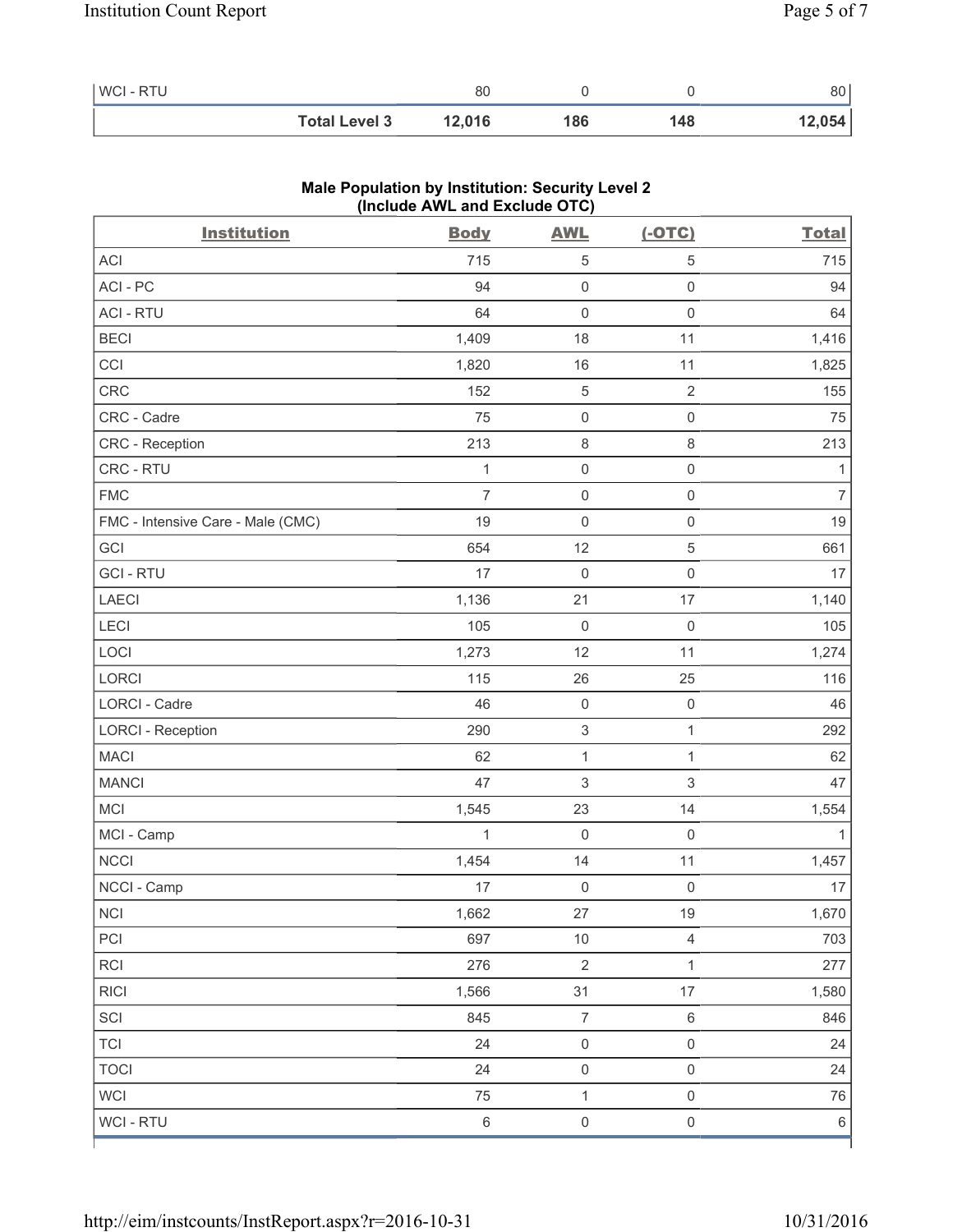| <b>Total Level 2</b> | 16,506 | 245 |  | 16,579 |
|----------------------|--------|-----|--|--------|
|----------------------|--------|-----|--|--------|

| <b>Institution</b>                | <b>Body</b>  | <b>AWL</b>                | $(-OTC)$            | <b>Total</b>   |
|-----------------------------------|--------------|---------------------------|---------------------|----------------|
| <b>ACI</b>                        | 678          | $\overline{2}$            | 1                   | 679            |
| ACI - PC                          | $\mathbf{1}$ | $\mathsf{O}\xspace$       | $\mathsf{O}\xspace$ | 1              |
| <b>ACI - RTU</b>                  | 30           | $\mathbf 0$               | $\mathsf 0$         | 30             |
| <b>BECI</b>                       | 794          | 14                        | $\mathsf 3$         | 805            |
| <b>BECI - Camp</b>                | 487          | $\mathbf 0$               | $\mathsf{O}\xspace$ | 487            |
| CCI                               | 758          | $\,8\,$                   | 6                   | 760            |
| <b>CRC</b>                        | 105          | $\overline{2}$            | $\mathbf{1}$        | 106            |
| CRC - Reception                   | 130          | $\overline{2}$            | $\mathbf{1}$        | 131            |
| <b>FMC</b>                        | 449          | $\sqrt{5}$                | $\overline{2}$      | 452            |
| FMC - Intensive Care - Male (CMC) | 21           | $\mathbf 0$               | $\mathsf{O}\xspace$ | 21             |
| GCI                               | 510          | 14                        | $\,$ 5 $\,$         | 519            |
| GCI - Camp                        | 763          | $\mathbf 0$               | $\mathsf{O}\xspace$ | 763            |
| <b>GCI-RTU</b>                    | 9            | $\mathsf{O}\xspace$       | $\mathsf 0$         | $\hbox{9}$     |
| <b>LAECI</b>                      | 634          | $\overline{7}$            | $\,$ 5 $\,$         | 636            |
| LECI                              | 12           | $\mathsf{O}\xspace$       | $\mathsf{O}\xspace$ | 12             |
| LECI - Camp                       | 193          | $\mathbf 0$               | $\mathsf{O}\xspace$ | 193            |
| LOCI                              | 985          | $\mathsf 3$               | $\overline{2}$      | 986            |
| <b>LORCI</b>                      | 52           | $\overline{\mathbf{4}}$   | $\overline{2}$      | 54             |
| <b>LORCI - Cadre</b>              | 8            | $\mathsf{O}\xspace$       | $\mathsf{O}\xspace$ | 8              |
| <b>LORCI - Reception</b>          | 132          | $\overline{2}$            | $\overline{2}$      | 132            |
| MACI - Minimum                    | 1,285        | $\,8\,$                   | $\overline{2}$      | 1,291          |
| <b>MANCI</b>                      | 27           | $\,8\,$                   | 5                   | 30             |
| MANCI - Camp                      | 415          | $\overline{2}$            | $\mathbf 2$         | 415            |
| MCI                               | 505          | $10$                      | $\mathfrak{S}$      | 512            |
| MCI - Camp                        | 336          | $\mathsf{O}\xspace$       | $\mathsf{O}\xspace$ | 336            |
| <b>NCCI</b>                       | 959          | 13                        | $\,$ 5 $\,$         | 967            |
| NCCI - Camp                       | 449          | $\mathsf{O}\xspace$       | $\mathsf{O}\xspace$ | 449            |
| <b>NCI</b>                        | 794          | $\boldsymbol{9}$          | $\,6\,$             | 797            |
| <b>OSP</b>                        | $\sqrt{3}$   | $\mathbf{1}$              | $\mathsf{O}\xspace$ | $\overline{4}$ |
| OSP - Camp                        | 132          | $\ensuremath{\mathsf{3}}$ | $\overline{2}$      | 133            |
| PCI                               | 1,350        | 23                        | 11                  | 1,362          |
| <b>RICI</b>                       | 1,032        | 14                        | $\,6\,$             | 1,040          |
| SCI                               | 1,158        | 13                        | 5                   | 1,166          |
| <b>TCI</b>                        | 44           | $\boldsymbol{9}$          | 5                   | 48             |
| TCI - Camp                        | 445          | $\mathbf 2$               | $\mathbf{1}$        | 446            |

### **Male Population by Institution: Security Level 1 (Include AWL and Exclude OTC)**